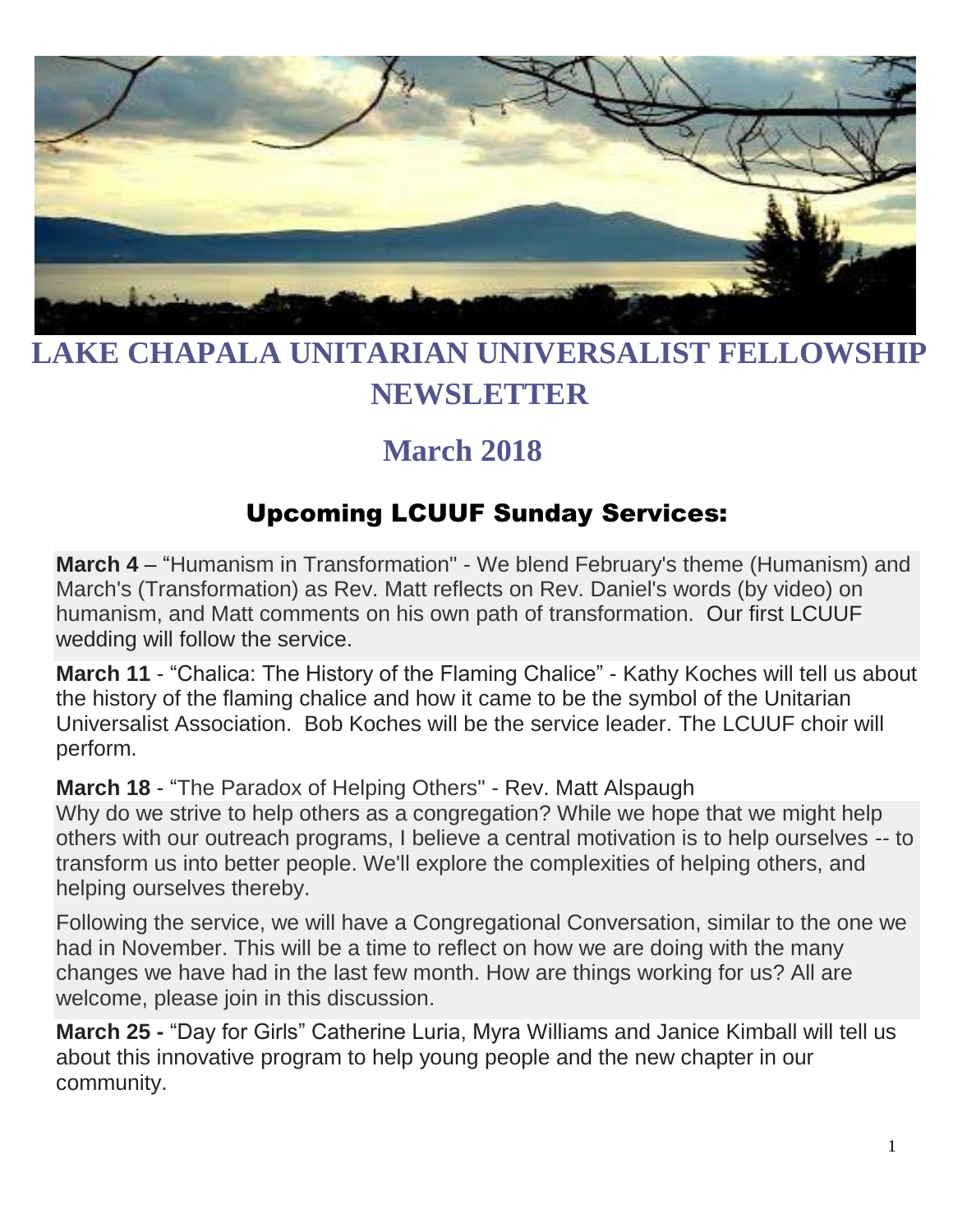

#### MESSAGE FROM REV. **MATT**

We are about to embark on another experiment, this one expanding how we do outreach. At the February LCUUF Board meeting, we agreed to trial a "Share the Basket" program for three months (March - May). In this program, we will give half of the loose money we receive in our offering baskets to an organization that is helping improve the community. (Money that is in marked envelopes, such as for pledge payments, is not included in this sharing.)

These "Share the Plate" or "Share the Basket" programs are found in a large number of Unitarian Universalist congregations in North America. They find that giving part of their offering to community groups helps UUs "walk our talk" about making the world a better place. As a member at one such church put it, So often there seems to be a disconnect between what we do in our worship and the real world expression of our values. This practice makes a clear and intentional connection."

For those who have concerns about the impact of these programs on the finances, most congregations have seen an increase in loose offerings that more than makes up for the part given away to other organizations.

Our board chose an organization to support during the trial: University Vocational Assistance. UVA is a local organization founded to help defray the costs of higher education for Lakeside students. Additionally UVA provides counseling and support to the students through graduation and in most cases, through professional licensing. Founded in 1976, UVA is one of the oldest Lakeside charities, and is able to direct 100% of its donated funds to support the students.

If we continue the program after the trial, we will select other organizations to support for three months at a time.

The real challenge in a "Share the Basket" program will be in selecting recipients for our funds. At the board meeting, most of our discussion focused on what kinds of organizations we ought to fund. The discussion raised many questions - which will be ongoing questions for everyone to consider. Such questions may be:

- What do we feel are the most pressing needs?
- How do we identify organizations that are most effective and trustworthy?
- Should we focus locally or in a wider area?
- How do we respond to disasters, like the recent earthquakes?
- Can we be more involved, with hands-on service, in addition to giving money?
- How do we address core issues, i.e. to offer "a hand up, not a handout."
- Can we avoid unintentionally supporting existing oppression (sexism, racism, and classism) in our giving?

These are complex questions that need careful consideration. We hope to initiate an Outreach Committee (or similar group), which would be responsible for obtaining suggestions of organizations to support, for vetting and prioritizing them, and for publicizing our efforts. From the start, our Outreach group would have to face questions like those above, and lead all of us in exploring them. If you are interested in helping or knowing more, please let me know (at [matt@malspaugh.org\)](mailto:matt@malspaugh.org).



#### CIRCLE SUPPERS

The Circle Supper assignments are posted on the bulletin board. Host will contact their guests to schedule their Circle Suppers for February or March.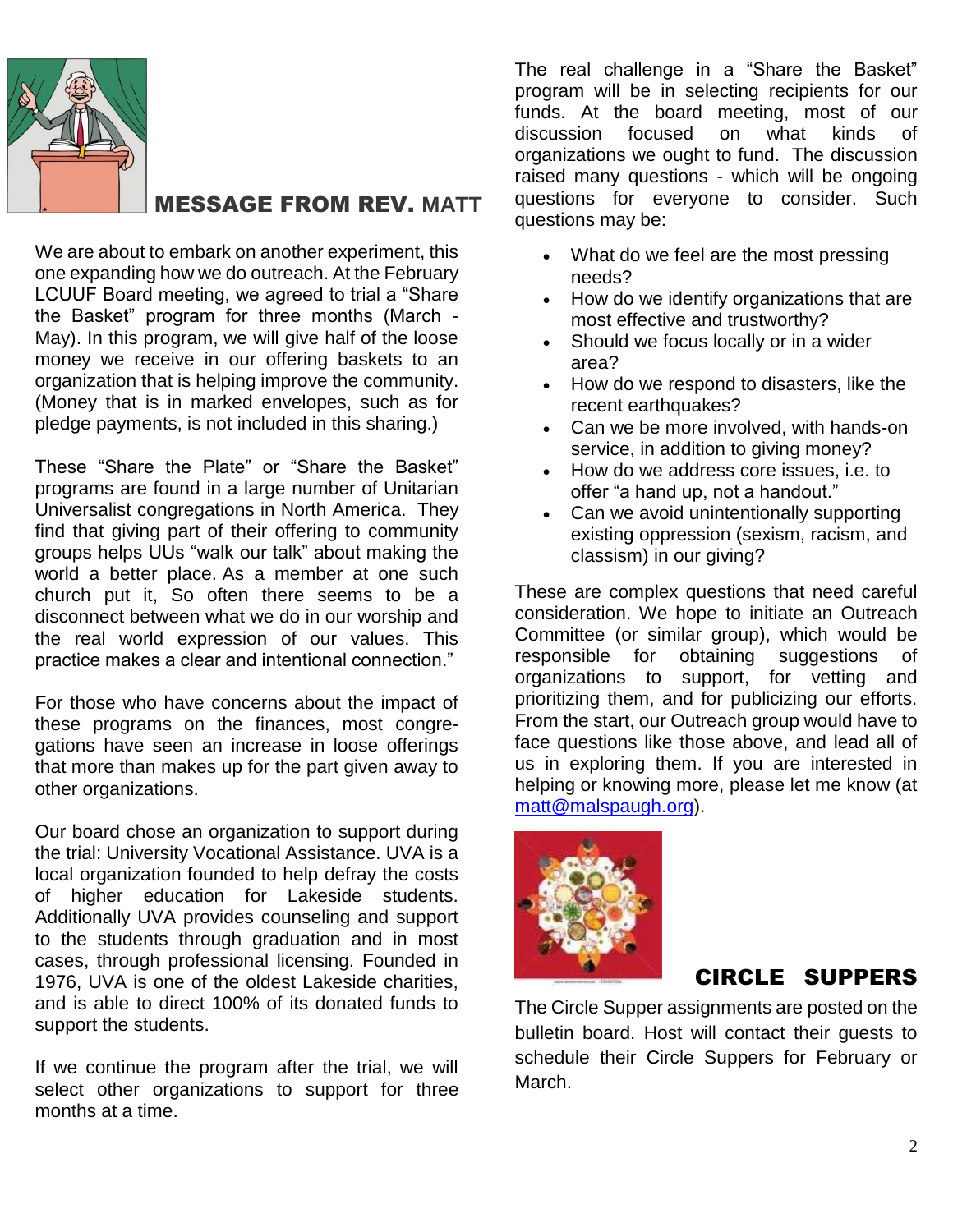

#### MEMBERSHIP

**Donna Burroughs** has played a very active role with this committee for 5 years. For a few years she was the committee's chairperson, followed by being a valued committee member who has diligently worked on numerous projects to increase LCUUF Membership and the number of visitors.

**Nancy Jordan–Zanot** has been instrumental in developing our new Guadalajara Reporter advertisement and ensuring weekly publication. Plus, she is developing our new visitor's handout. She has resigned to pursue of other interests.

*We will truly miss both Donna and Nancy and appreciated their tremendous involvement.*

**Liz Moulder** is our new committee member who is bringing fresh ideas and energy to our committee. Welcome aboard, Liz.

Our committee has an opening for another new member. We ask that you consider joining us, bringing your experience and thoughts with you.



#### LCUUF'S FIRST WEDDING!

On Sunday, March 4th, LCUUF will have its first wedding and all UUs are invited. Rev. Matt Alspaugh will perform the ceremony to join Jim Bellamy and Joan Jaquish as husband and wife.

Please join us in celebrating their union in a short ceremony after the regular Sunday service. Sandwiches, cake, and sparkling wine will be served.



#### SUNDAY SERVICE COMMITTEE

The new **Chair of the SSC is Catherine Luria** and the new **Secretary of the SSC is Kathy Koches.**

The **Sunday Service Coordinator for March and April 2018 is Catherine Luria**. The **Sunday Service Coordinator for May and June is Susan Miller.** Trudy Crippen will assist Susan as needed.

The Committee extends their thanks to **Mardele Harland** for her service on the Sunday Service Committee and for serving as Chairman in 2017.

It was agreed by consensus to form a Music Committee to be chaired by Bob Koches. This will be a sub-committee of the Sunday Service Committee and will report back to the SSC. The Music Committee has been tasked with looking into getting an accompanist for Sunday Services and also for the choir, to investigate costs for an electronic keyboard and to develop a plan for revision and replacement of the LCUUF hymnal.



#### WOMEN'S MOVIE GROUP

The LCUUF Women's Movie Group will meet on March 23<sup>rd</sup> at 2pm. The movie title and place will be e-mailed. Contact Kathy Koches at [kkoches@gmail.com](mailto:kkoches@gmail.com) or 766-2299 if you wish to receive this e-mail.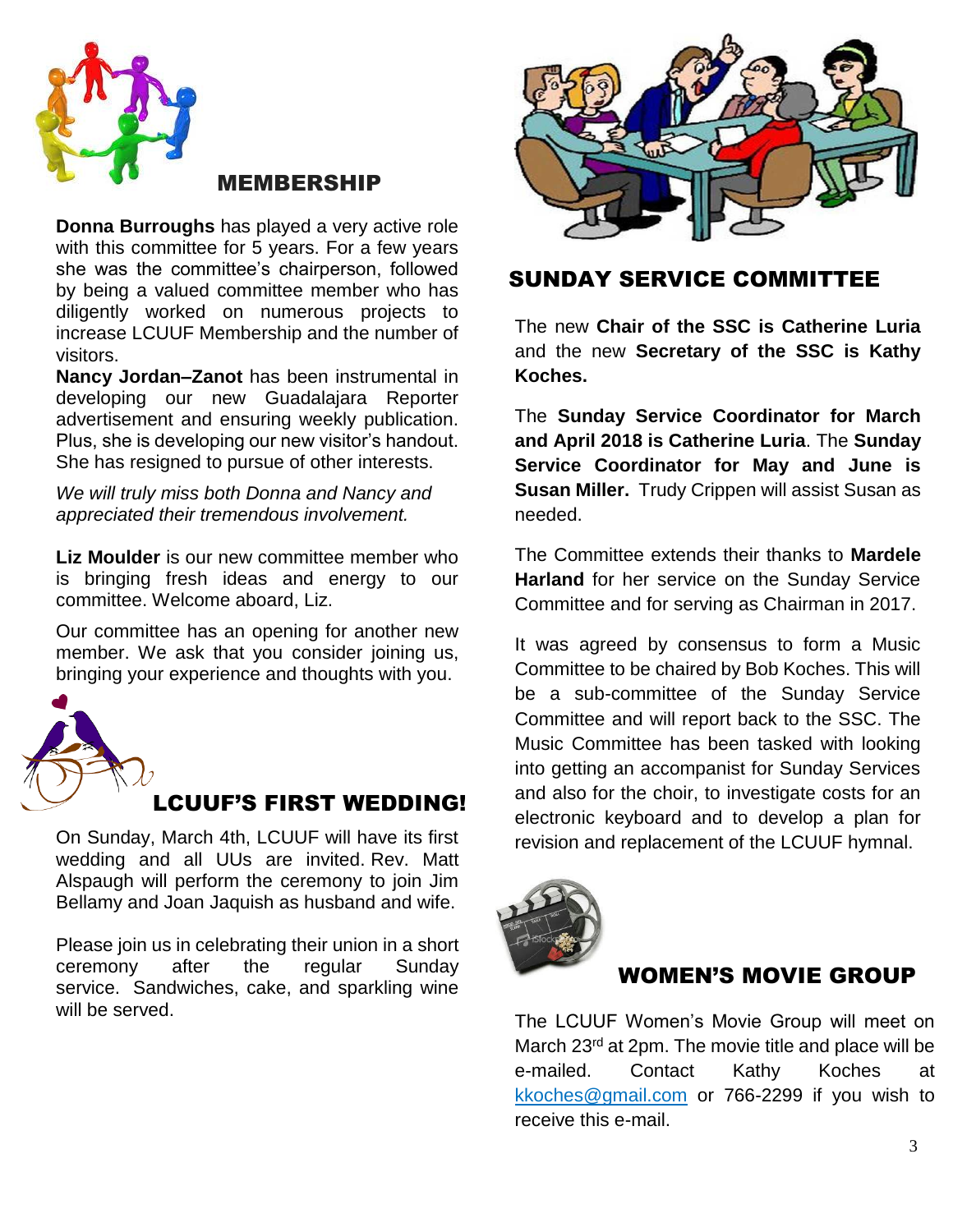

#### MEMBER SPOTLIGHT

*¡Carumba!* Paul is *un hombre fuerte*. He attributes his support system - the friends and fellowship of LCUUF, and others in his life - with helping him cope with the issues he is currently facing.

Paul was born in a small country town near Lincoln, England, about 100 miles north of London. He has one younger sister. His earliest memory in life is of his father's garden which had a toy railroad track weaving through the plants. This early experience may have influenced his love of trainspotting as a young lad. Children were not allowed in the train yards, but of course that didn't stop them. They climbed over the fence and up into the locomotive cab fascinated by what they found there. Paul remembers loving the smell of the coal-fed engine.

His youth was relatively uneventful, as the country recovered from WWII. His parents vehemently resented Catholics and the Catholic Church (not uncommon at that time in England) and as a result they had little to do with organized religion. Paul thinks he was a Humanist from a very early age.

As a youth Paul's passion was cycling. He wanted to be a professional cyclist, and competed all over England, becoming one of the top five cyclists in his age group in England. At 20, he left England and immigrated to Australia, which had a policy at that time to build the population with eligible (read – "white") people. He was interviewed, found suitable, and the Australian government paid his fare to Perth, by ship, which took about five weeks! He worked as an industrial chemist for a short time until he discovered it was not the job for him and he became a travel agent.

This time of his life he remembers as one of the happiest. He had two roommates who were aspiring writers and they all joined a book club/literature class where he met all kinds of like-minded people. There were wonderful parties with lots of wine which lasted until the next day, and then they all headed to the beach to recuperate.

Since he was working for a government travel agency, he was given a year's leave of absence and naturally used that time to travel. He boarded a passenger cargo ship in Sydney and sailed the Pacific Islands. He disembarked in Panama and from there began exploring Central America and the United States. On this trip he met his first wife, Diane, in Monterrey, Mexico and spent the next several years traveling with her around the world.

While in the Solomon Islands, where he was working as a geological surveyor, Diane and Paul married and eventually welcomed a son, Paul, Jr. who was born in Puebla. They stayed in Puebla for three semesters at the university and then moved to New Orleans where Diane's family lived and where Paul resumed his career as a travel agent. He made friends with the Mexican consul in New Orleans who advised him to check out Unitarian Universalism, which the consul called "the club". This was circa 1970. Paul has been a Unitarian ever since.

After moving to Miami, Diane and Paul divorced and for some years Paul was a single parent. The story of how he and Jeanne Haely met was detailed in January's newsletter. Meeting Jeanne was the second happiest time in his life. He says she was always up for adventure.

He doesn't do much cycling these days due to the terrain, opting for playing tennis and hiking, doing one or the other most mornings, and his intellectual passion is a rampant curiosity about everything. He loves Podcasts, classical music, and reading, especially history, the New Yorker Magazine, and biographies, and indulging all these loves from the bed in his office, where he lays simply *enjoying*.

Paul's bucket list: continuing to feed his curiosity, travelling (Morocco among other places), enjoying friends, good food and good wine. He would like to be remembered as someone who valued his friends and relationships. Submitted by Jan Manning.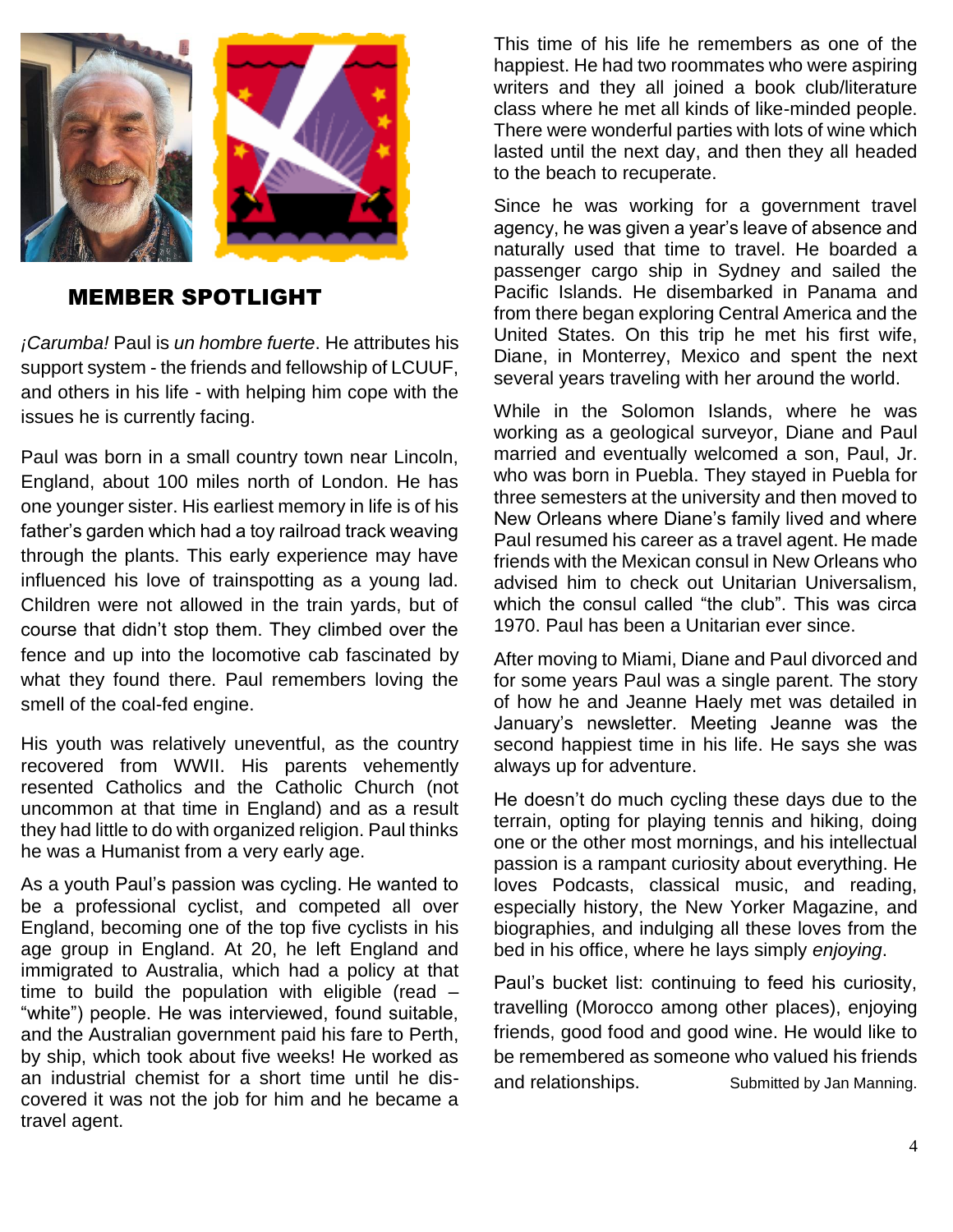## Mindfulness Meditation: The Doorway to Self-Realization

This course is intended for those who want a meditation practice as part of their daily life. In this free course you will learn and experience:



• Mindfulness brings you to the present moment, filled with quiet peace and deep calmness. This is also the only time in which joy is experienced.

• Mindfulness frees you from your own conditioning; the habits and tende-

ncies that form the basis of your desires and aversions.

• Mindfulness lets you stand as the observer, unattached and free.

• Mindfulness opens the door to Self-realization and the joy within.

This is a free 13-week course is good for beginners, and also for those with more experience. It is based on the Buddha's own teaching about mindfulness and also on 50 years of spiritual investigation and practice of the meditation leader, Richard Clarke.

If you want quiet calmness, inner freedom, and to realize the joy you have always known is within you, *Mindfulness Meditation: The Doorway to Self-Realization* is for you.

The 13 week course starts on Tuesday, March 6, 2018. Sessions are from 4:00 to 5:30 pm. It will be held at the home of Richard Clark, Calle San Luis 73, Riberas del Pilar. Books and meditation materials will be provided at no cost.

**Space is limited, so register today. Call 376-765-6976.**

## Ramana Maharshi Self-Knowledge Satsang

Liberation, self-realization, enlightenment comes from knowledge, not from any action or activity; not mental know-how, but rather deep internal knowledge, at the same depth that you know you exist. You don't need to think nor sense to know you exist, but you exist and know it. It is not transformation, but revelation of who you are and always have been. Ramana Maharshi was a leading Indian spiritual teacher in the 20<sup>th</sup> century.



He taught that the most direct way to this selfknowledge is through Selfinquiry, looking within yourself to see what is true—and what is not—about your own identity, your ego.

We offer weekly spiritual gatherings, satsangs. This is a time to come together and listen to contemporary teachers talk and instruct about Ramana's teachings. And join in meditation—Self-inquiry. Each week features talks about a verse in a book by Ramana: *Who am I?* his earliest book, or *Forty Verses on Reality,* where he presents his entire teaching.

There is no cost for satsang. Books and meditation materials will also be provided at no cost.

Satsang is at the home of Richard Clark, San Luis 73, Riberas del Pilar. They resume on Wednesdays from 3:00 to 4:30, starting March 7, 2018.

**Space is limited, so register today. Call 376-765-6976.**